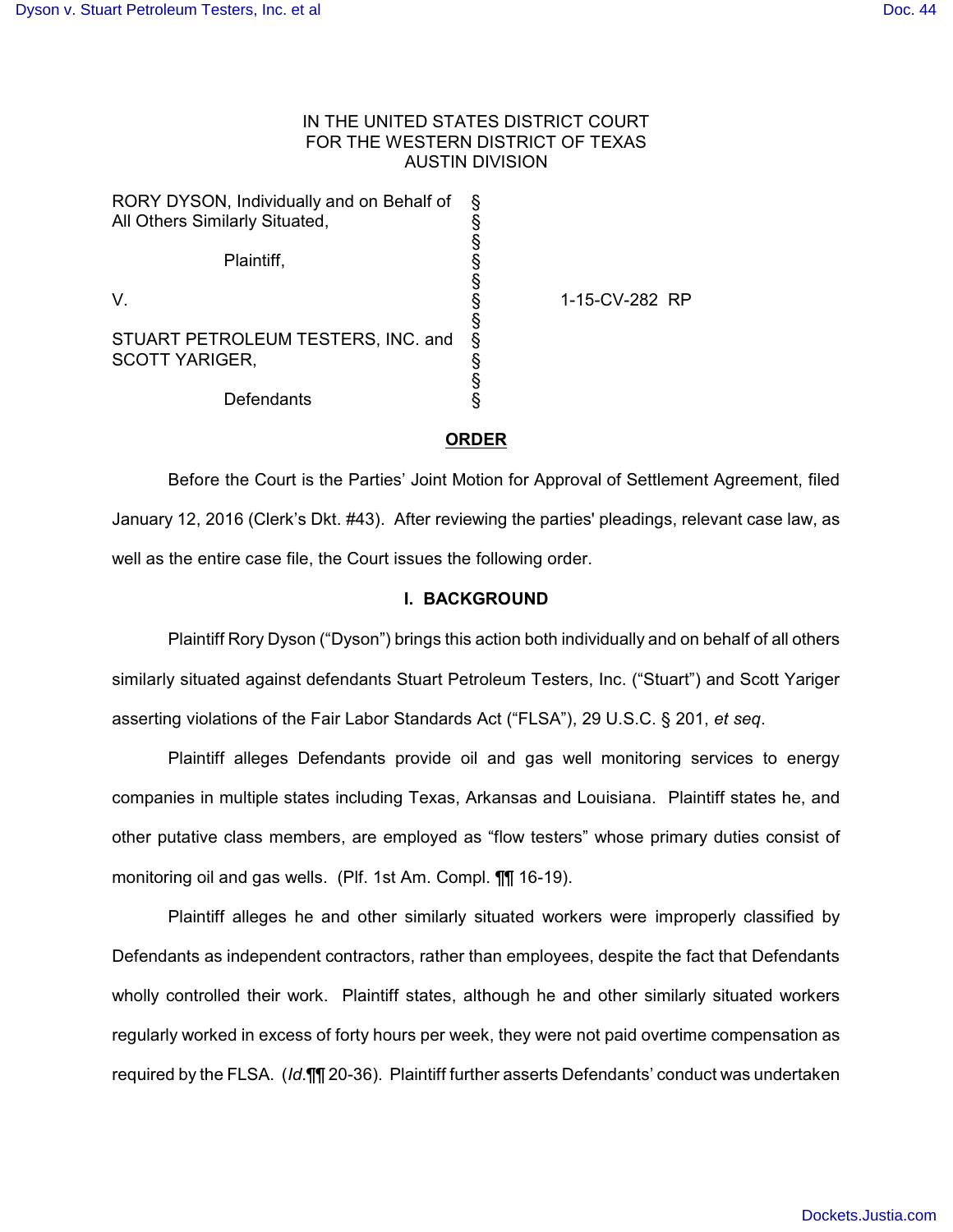in willful, malicious and/or reckless disregard of the mandates of the FLSA. Specifically, Plaintiff alleges Defendants set up a paper profile designed to create the impression that flow testers were independent contractors, although in reality they were employees of Defendants. (*Id*.¶¶ 37-38). Plaintiff seeks monetary damages, attorney's fees and costs. (*Id*. ¶ 60).

By order dated August 27, 2015, the Court granted Plaintiff's motion to conditionally certify this action as a collective action under 29 U.S.C. § 216(b). The putative class is defined as:

All current and former hourly-paid workers classified as independent contractors who performed work for Defendants associated with monitoring and maintaining oil and gas wells throughout the United States during the three-year period before the date the Court authorizes notice.

The Court also approved the form of, and ordered the issuance of, notice to potential class members. In addition to Dyson, Alvin Garvey, Mike Tyree, Larry Blackwell, Jesus Espinoza, Kim Birdwell, Chad Sowell, Kris West, and Michael Williams (collectively "Plaintiffs") opted to join the case. (Joint Mot. Ex. A ¶ 1).

By way of their motion, the parties state they have agreed to settle their dispute and seek approval of their proposed Settlement Agreement, attached as Exhibit A to their motion.

## **II. APPLICABLE LAW**

The FLSA permits suit by "one or more employees for and in behalf of himself or themselves and other employees similarly situated" to recover unpaid minimum wages, overtime compensation, and liquidated damages from employers who violate the statute's provisions. 29 U.S.C. § 216(b). An FLSA collective action follows an "opt-in" procedure in which "[n]o employee shall be a party plaintiff to any such action unless he gives his consent in writing to become such a party and such consent is filed in the court in which such action is brought." *Id.*

FLSA claims "may be compromised" after a court reviews and approves a settlement. *Pedigo v. Austin Rumba, Inc*., 722 F. Supp. 2d 714, 736 (W.D. Tex. 2010). *See Sims v. Housing Auth. City of El Paso*, 2012 WL 10862119, at \*2 (W.D. Tex. Feb. 29, 2012) (same, but noting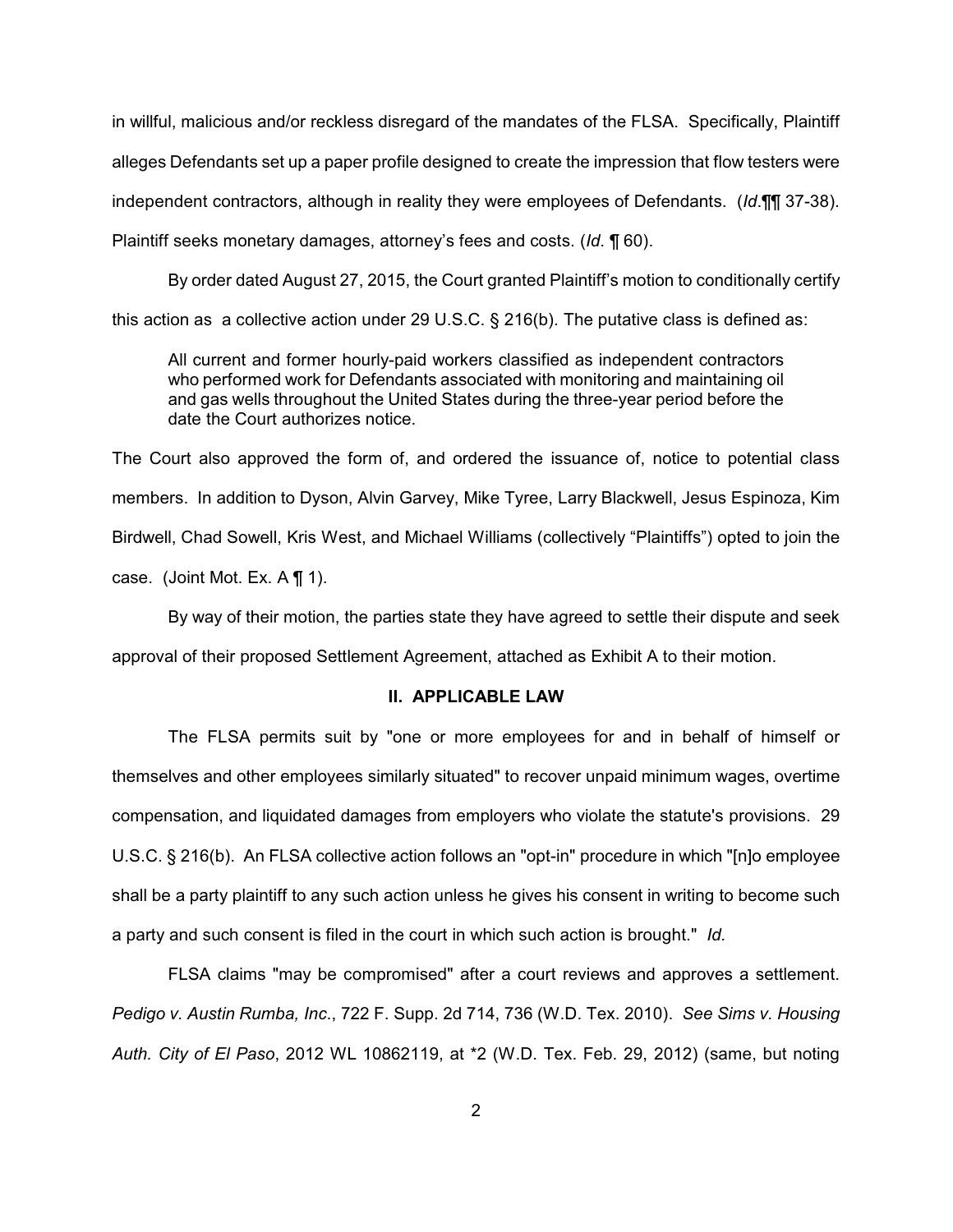dearth of Fifth Circuit authority on point). Courts may approve a settlement if it reflects "a reasonable compromise over issues" that are "actually in dispute." *Lynn's Food Stores, Inc. v. United States*, 679 F.2d 1350, 1354 (11th Cir. 1982). "The primary focus of the Court's inquiry in deciding whether to approve the settlement of a FLSA collective action is not on due process concerns as it would be for a Rule 23 class action . . . . Rather[,] the Court primarily focuses on ensuring that an employer does not take advantage of its employees in settling their claim for wages." *Collins v. Sanderson Farms, Inc.*, 568 F. Supp. 2d 714, 719 (E.D. La. 2008).

#### **III. DISCUSSION**

# **A. Bona Fide Dispute**

Courts first look to "whether there exists a bona fide dispute" under the FLSA regarding the amount of hours worked or compensation due. *Martinez v. Bohls Bearing Equip. Co.*, 361 F. Supp. 2d 608, 631 (W.D. Tex. 2005). Here, Plaintiffs alleged that Defendants violated the FLSA because Defendants classified their flow tester work force as independent contractors instead of employees. (Plf. 1st Am. Compl. ¶¶ 22, 30). Defendants denied Plaintiffs' allegations and argued that they properly classified the workers in question as independent contractors. (Def. 1st Am. Ans. ¶ 30). Defendants also maintained that even if their classification was erroneous, any possible violation was perpetrated in good faith, and was not willful, thereby limiting any possible recovery to a two-year statute of limitations without liquidated damages. (*Id*. ¶¶ 61-64). The parties continue to insist their respective positions are legally correct. (Joint Mot. at 2). There is thus a bona fide dispute. *See Martin v. Spring Break '83 Prod., L.L.C.*, 688 F.3d 247, 255-56 (5th Cir. 2012) (finding bona fide dispute where the parties disputed "the number of hours for which [plaintiffs] are owed their set rate of pay."). *See also Sims*, 2012 WL 10862119, at \*6 ("The requirement of an adversarial posture between parties to a settlement agreement operates as a guarantee that employers cannot profit by coercing employees into waiving their rights, and then dressing that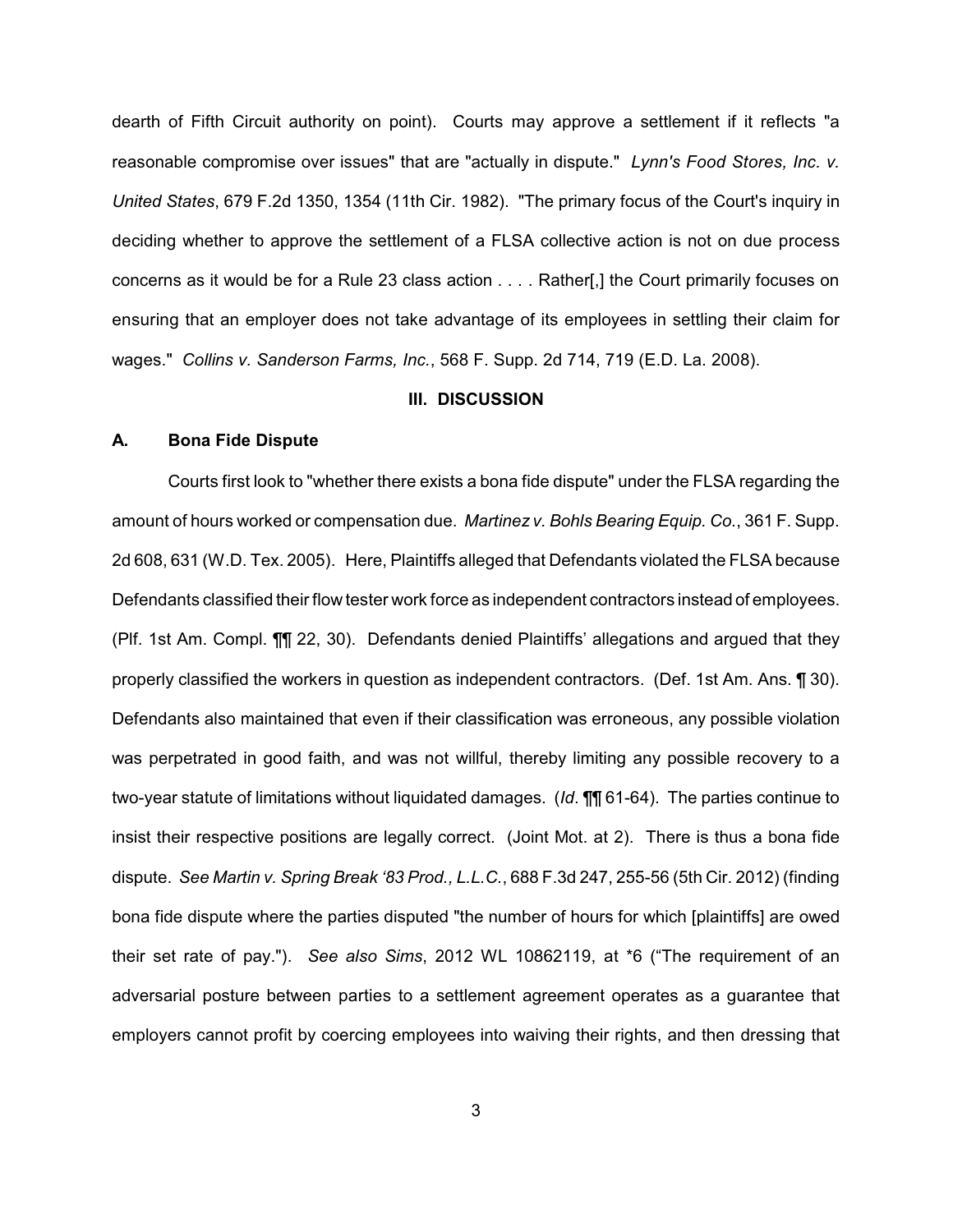invalid waiver of the FLSA's protections as a valid settlement of a legal claim.").

# **B. Fair and Reasonable Resolution**

Having found a bona fide dispute, the Court looks to whether the proposed settlement agreement is fair and reasonable. "Although the class-action provisions of Federal Rule of Civil Procedure 23 technically do not apply to collective actions under the FLSA, Rule 23(e) is similar because it requires court approval to finalize a proposed class action settlement." *Sims*, 2012 WL 10862119, at \*3. "Thus, the Rule 23(e) standard encompasses the 'fair and reasonable' settlement standard of the FLSA collective action, and cases interpreting Rule 23(e) are analogous and applicable to the instant FLSA action." *Altier v. Worley Catastrophe Resp., LLC*, 2012 WL 161824, at \* 14 (E.D. La. Jan. 18, 2012).

The Fifth Circuit directs courts to consider six factors in evaluating proposed settlement agreements in class actions:

(1) whether the settlement was a product of fraud or collusion; (2) the complexity, expense, and likely duration of the litigation; (3) the stage of the proceedings and the amount of discovery completed; (4) the factual and legal obstacles [to] prevailing on the merits; (5) the possible range of recovery and the certainty of damages; and (6) the respective opinions of the participants, including class counsel, class representative, and the absent class members.

*Parker v. Anderson*, 667 F.2d 1204, 1209 (5th Cir. 1982).

As to the first factor, there is no evidence before this Court of fraud or collusion. The parties assert they have been represented by able counsel and have entered into a settlement agreement to eliminate the risks they face in litigating their continued differences. The Court thus finds that the first factor favors finding a fair and reasonable agreement.

As to the second factor, this case was filed less than one year ago, in April 2015. The live complaint was not filed until June 2015. While the parties have already litigated a motion to dismiss and a motion for conditional certification, the discovery and dispositive motion deadlines, as well as the trial date are all forthcoming. As noted above, the parties maintain their settlement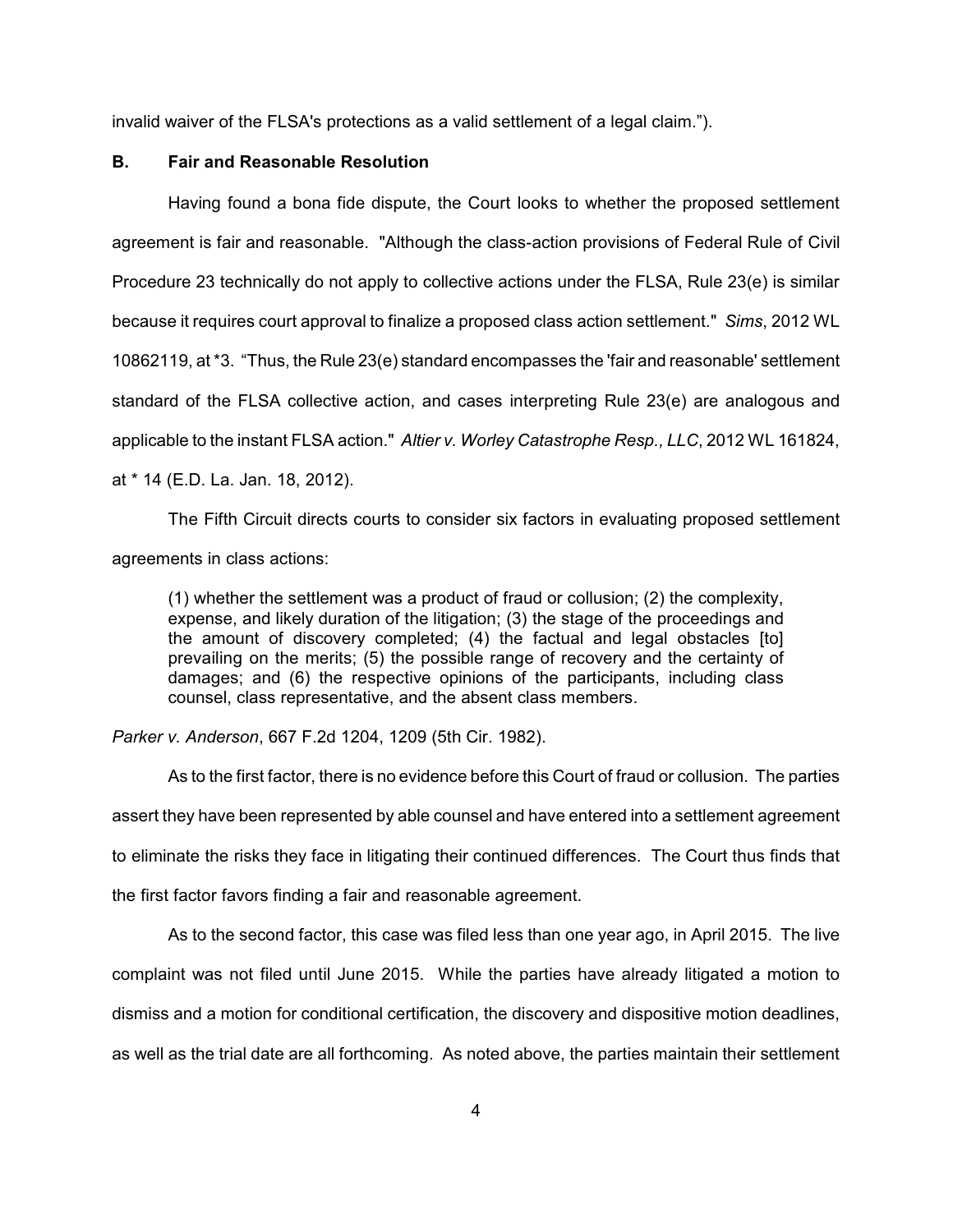agreement would compromise disputed claims, and avoid the risks of further litigation. The Court thus finds that the second factor favors finding a fair and reasonable agreement.

Third, the Court evaluates settlement in light of the stage of the proceedings and the amount of discovery completed. Although this case has not progressed beyond the preliminary stage, the parties have engaged in motion practice, as outlined above. Nonetheless, settlement at this stage would reduce expense as the "issues of decertification and dispositive motions [would be] avoided because of the progress of settlement negotiations." *Collins*, 568 F. Supp. 2d at 726 The third factor thus favors finding a fair and reasonable agreement.

As to the fourth factor, the Court must ask whether there are any obstacles to the merits of the case. As noted above, the parties disagree as to both legal and factual issues in this case. However, they do not point to any other obstacles preventing resolution of this action. The fourth factor thus favors finding a fair and reasonable agreement.

Fifth, the Court evaluates the proposed settlement agreement against the possible range of recovery and the certainty of damages. The parties disagree as to whether any plaintiff is entitled to relief as Defendants contend each was properly classified as an independent contractor. Defendants also contest the amount of damages, arguing limitations will act to limit any possible recovery. Against these disagreements, the parties' Settlement Agreement proposes disbursing a total of \$160,000 to Plaintiffs and their counsel within ten days of approval and execution of the Settlement Agreement. The award received by each Plaintiff is a sum certain. (Joint Mot. Ex. A ¶ 3). Thus the fifth factor, contrasting the broad and uncertain range of potential damages and recoveries with the definite and certain result of the proposed Settlement Agreement, favors finding a fair and reasonable agreement.

Finally, the Court evaluates the respective opinions of the participants, including class counsel, class representative, and the absent class members. When reviewing settlement agreements, courts are "entitled to rely upon the judgment of experienced counsel for the parties."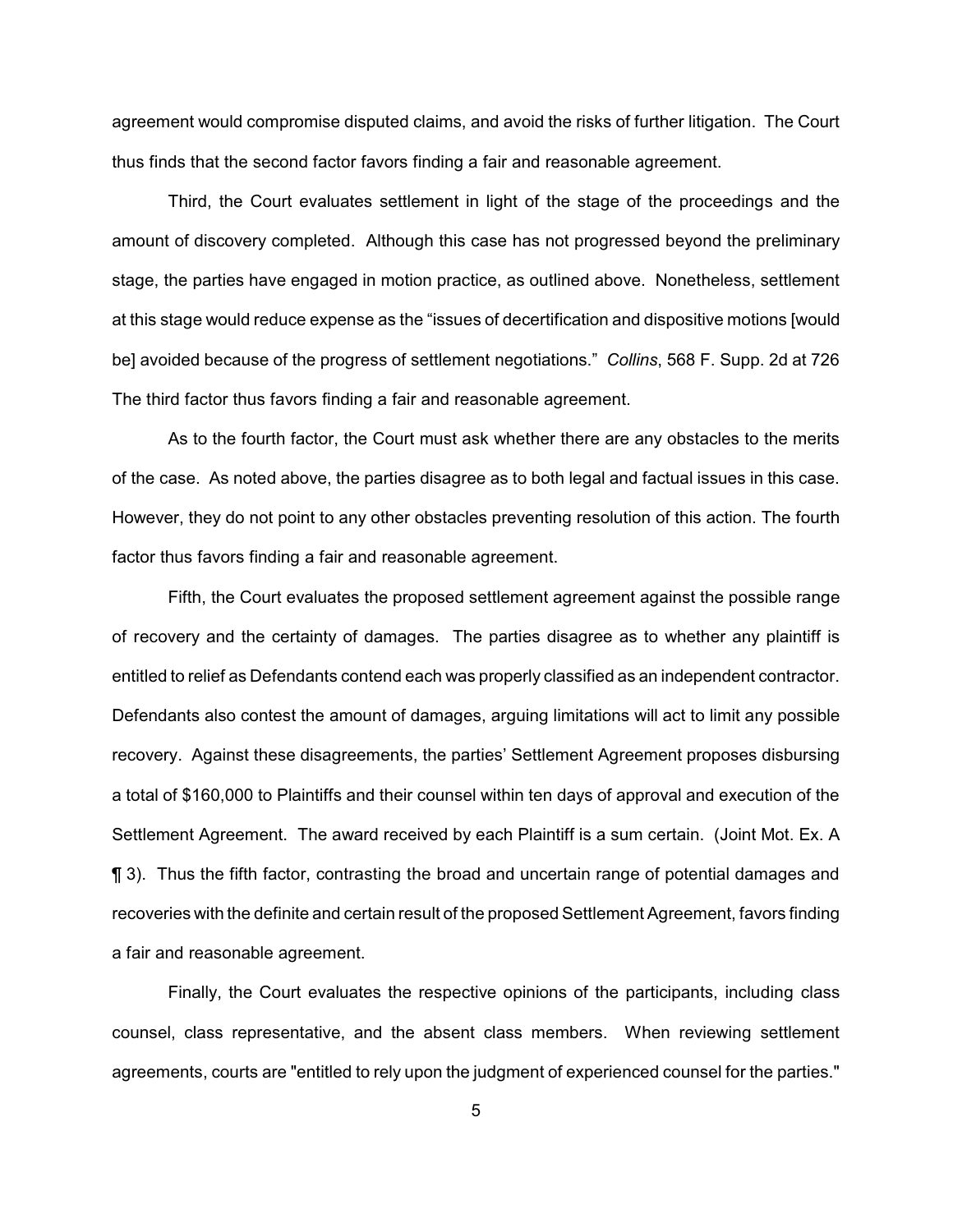*Cotton v. Hinton*, 559 F. 2d 1326, 1330 (5th Cir. 1977). In this case, the parties and their counsel agree the Settlement Agreement is a fair and reasonable compromise of the claims asserted in this action. The parties are represented by able and experienced counsel. With regard to "absent class members," potential plaintiffs who have not opted into suit do not waive their individual rights as a result of the Settlement Agreement. Accordingly, the sixth factor favors finding a fair and reasonable agreement.

Applying the six factors laid out by the Fifth Circuit, the Court thus finds that the Settlement Agreement is fair and reasonable.

## **C. Attorney's Fees**

The Settlement Agreement directs that Plaintiffs' counsel be paid a percentage of the total agreed disbursement as fees for their work. Specifically, in the joint motion the parties state Dyson, as lead plaintiff, executed a contingency fee agreement to pay counsel 40% of the gross recovery plus litigation expenses. (Joint Mot. at 3).

"[T]o fully discharge its duty to review and approve class action settlement agreements, a district court must assess the reasonableness of the attorneys' fees." *Strong v. BellSouth Telecomm., Inc.*, 137 F.3d 844, 849 (5th Cir. 1998). In doing so, the Court thus addresses two issues. First, the propriety of determining attorney's fees as a percentage of the total award, rather than, for instance, as a function of hours worked at an appropriate rate of pay. Second, insofar as fees may be calculated as a percentage of the total amount of the settlement, the Court addresses what percentage is appropriate.

As a preliminary matter, "use of a common fund to pay attorney's fees in class action settlements is well established." *Klein v. O'Neal, Inc.*, 705 F. Supp. 2d 632, 673 (N.D. Tex. 2010). 1

 $1$  Although the settlement in this case is not specifically denominated as a common fund, the Settlement Agreement specifies a total amount to be paid by Defendants, and divides the award based on the 40% contingency fee agreement between Dyson and counsel.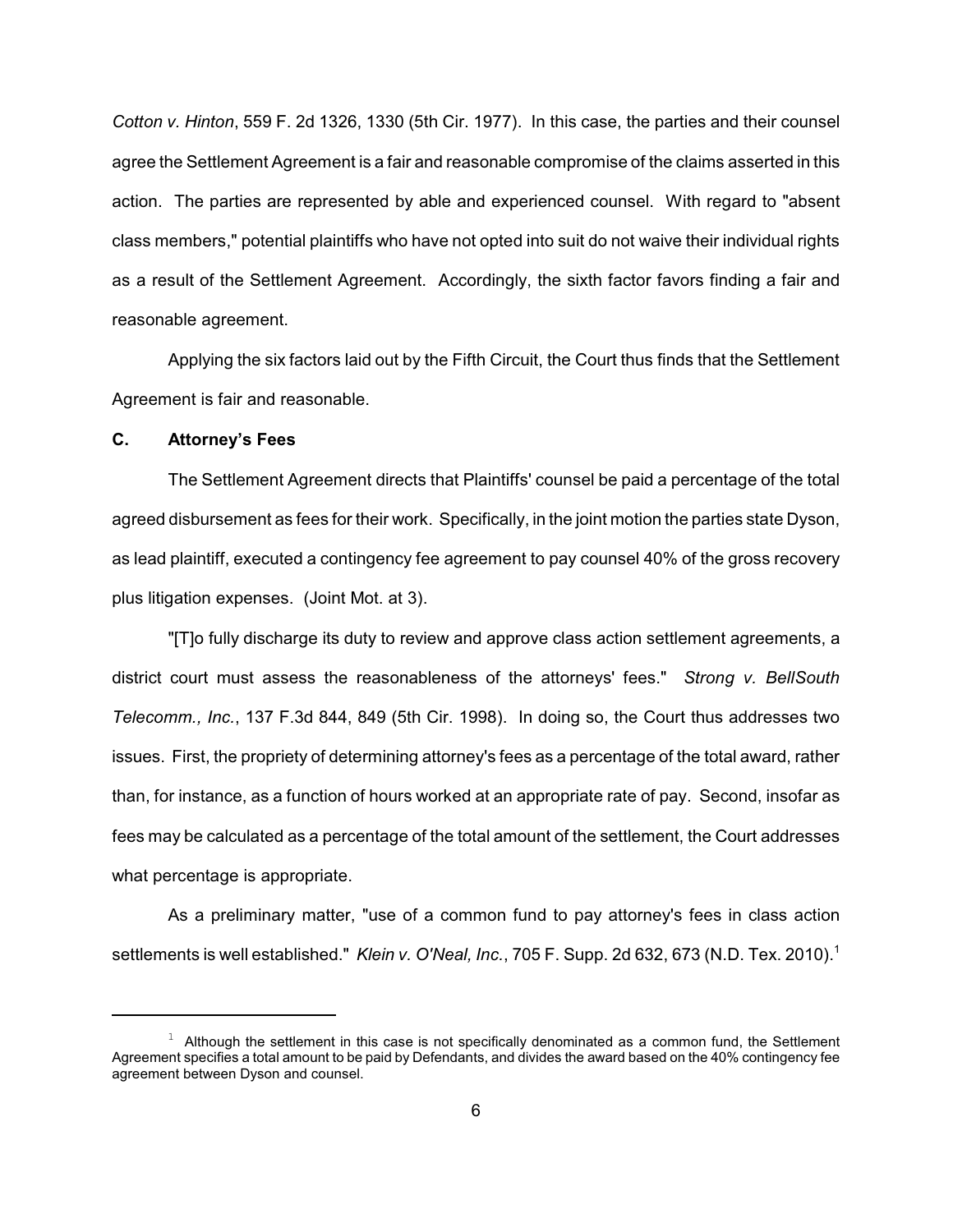However, courts must "carefully scrutinize the attorneys' fees award in a common fund settlement because the interests of the attorneys conflict with those of the class]." *Id*. Moreover, courts are not "bound by the agreement of the parties as to the amount of attorneys' fees." *Id*.

Plaintiffs request that attorney's fees be calculated as a percentage of the common fund. Specifically, they assert such fees are "reasonable and fair" and "within the normal range for contingency fee awards." (Joint Mot. at 3). The percentage method is appropriately reviewed under the framework set forth by the Fifth Circuit in *Johnson v. Georgia Highway Express, Inc.*, 488 F.2d 714 (5th Cir.1974) to determine whether the fee is reasonable. *Turner v. Murphy Oil USA, Inc.*, 472 F. Supp. 2d 830, 860 (E.D. La. 2007) (citing *Strong*, 137 F.3d at 851-52 & n.5). Under that framework, a benchmark fee is checked against twelve factors to determine the ultimate reasonableness of the fee. *See Strong*, 137 F.3d at 850.

A benchmark, or lodestar, fee is generally calculated by multiplying a reasonable hourly rate by the number of hours reported by counsel. In cases where the litigants propose a percentage calculation for fees, although not explicitly adopted by the Fifth Circuit, district courts generally begin by looking to the parties' proposed percentage as the starting point to determine the benchmark fee. *Klein*, 705 F. Supp. 2d at 674. In this case, the parties have suggested a benchmark fee of 40%.

To support the fee, the parties suggest that 40% is within the normal range for contingency fee awards in FLSA collective actions, and cite several district court decision approving a 40% contingency fee. Though Defendants do not oppose a 40% fee and Dyson apparently agreed to pay 40%, the Court must "carefully scrutinize the attorneys' fees award in a common fund settlement because the interests of the attorneys conflict with those of the class." *Klein*, 705 F. Supp. 2d at 673. Defendants have no incentive to police attorney's fees which are subtracted from a fixed total award, and the Fifth Circuit has repeatedly held contingency fee agreements between attorneys and their clients are not beyond judicial control. *See Karim v. Finch Shipping Co. Ltd.*,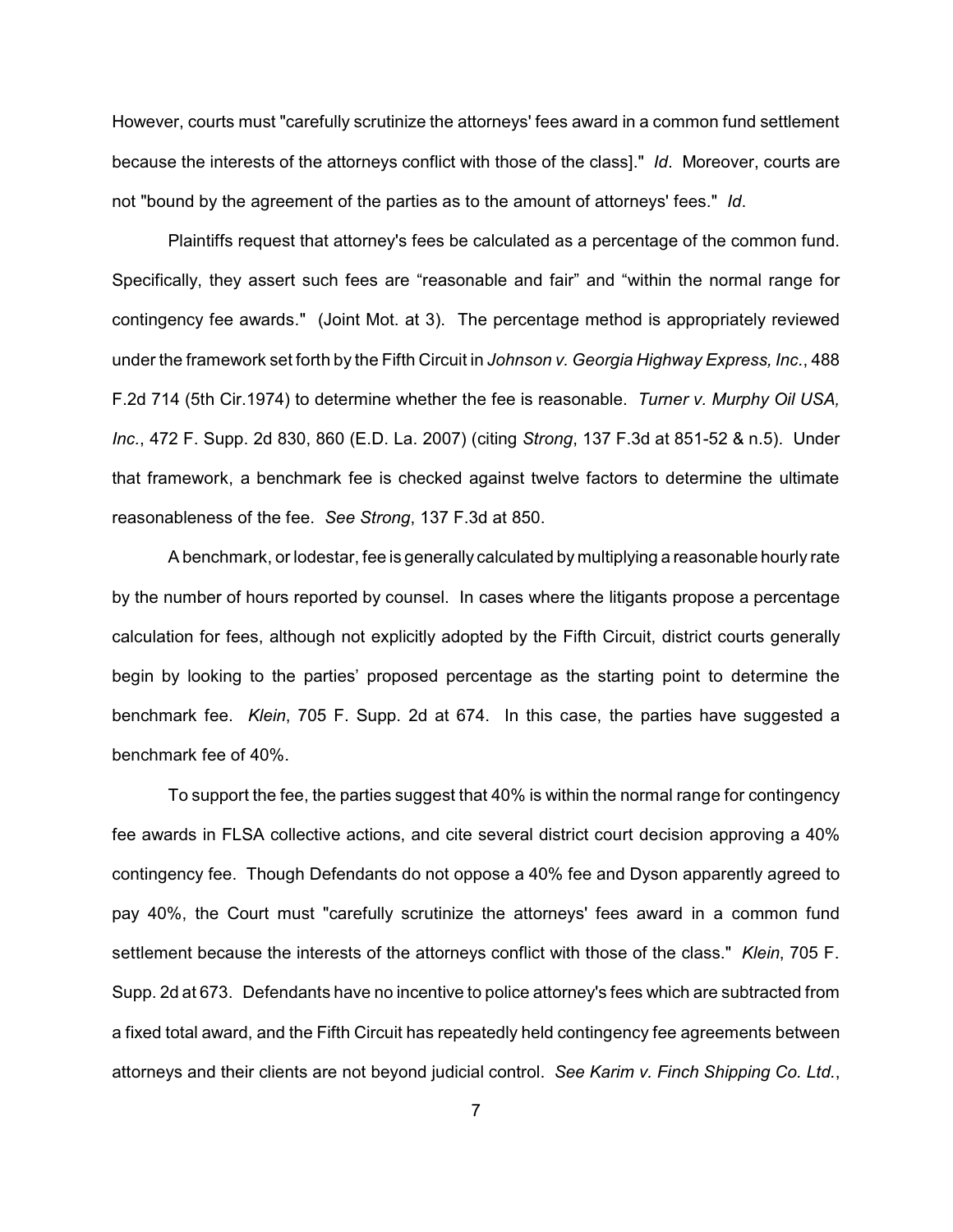374 F.3d 302, 309 (5th Cir. 2004) (noting federal court's "well-recognized power" to reform contingent fee contracts).

A review of Fifth Circuit precedent suggests a benchmark fee of 30% is more appropriate in this case. Contrasted with the parties' proffered 40%, "[t]he Manual for Complex Litigation states that '[a]ttorney fees awarded under the percentage method are often between 25% and 30% of the fund.'" *Klein*, 705 F. Supp. 2d at 675 (quoting MANUAL FOR COMPLEX LITIGATION (Fourth) § 14.121 (2010)). "The majority of common fund fee awards fall between twenty and thirty percent." *In re Harrah's Entm't, Inc.*, 1998 WL 832574, at \*4 (E.D. La. Nov. 25, 1998). *See Vela v. City of Houston*, 276 F.3d 659, 681 (5th Cir. 2001) (noting district court found 30% contingency fee "is a reasonable rate"). Because a benchmark fee of 30% is more common and the parties have not proffered exceptional circumstances that justify raising the benchmark and thereby reducing Plaintiffs' recovery, this Court applies a benchmark fee of 30%.

The Court next considers the *Johnson* factors to determine whether a deviation from the benchmark percentage is appropriate. *In Johnson*, the Fifth Circuit set out twelve factors for a court to consider in making this determination:

(1) the time and labor required; (2) the novelty and difficulty of the questions; (3) the skill requisite to perform the legal services properly; (4) the preclusion of other employment by the claimant's attorney due to acceptance of the case; (5) the customary fee; (6) whether the fee is fixed or contingent; (7) time limitations imposed by the claimant or the circumstances; (8) the amount of recovery involved and the results obtained; (9) counsel's experience, reputation, and ability; (10) the "undesirability" of the case; (11) the nature and length of the professional relationship with the claimant; and (12) awards in similar cases.

*Johnson*, 488 F.2d at 717-19.

The Court acknowledges that not every factor need necessarily be considered. *In re Combustion, Inc.*, 968 F. Supp. 1116, 1135 (W.D. La. 1997). However, disappointingly, the only factor addressed in the parties' joint motion is their assertion that the 40% contingent fee is "within the normal range" and thus customary. The Court has addressed, and rejected, that assertion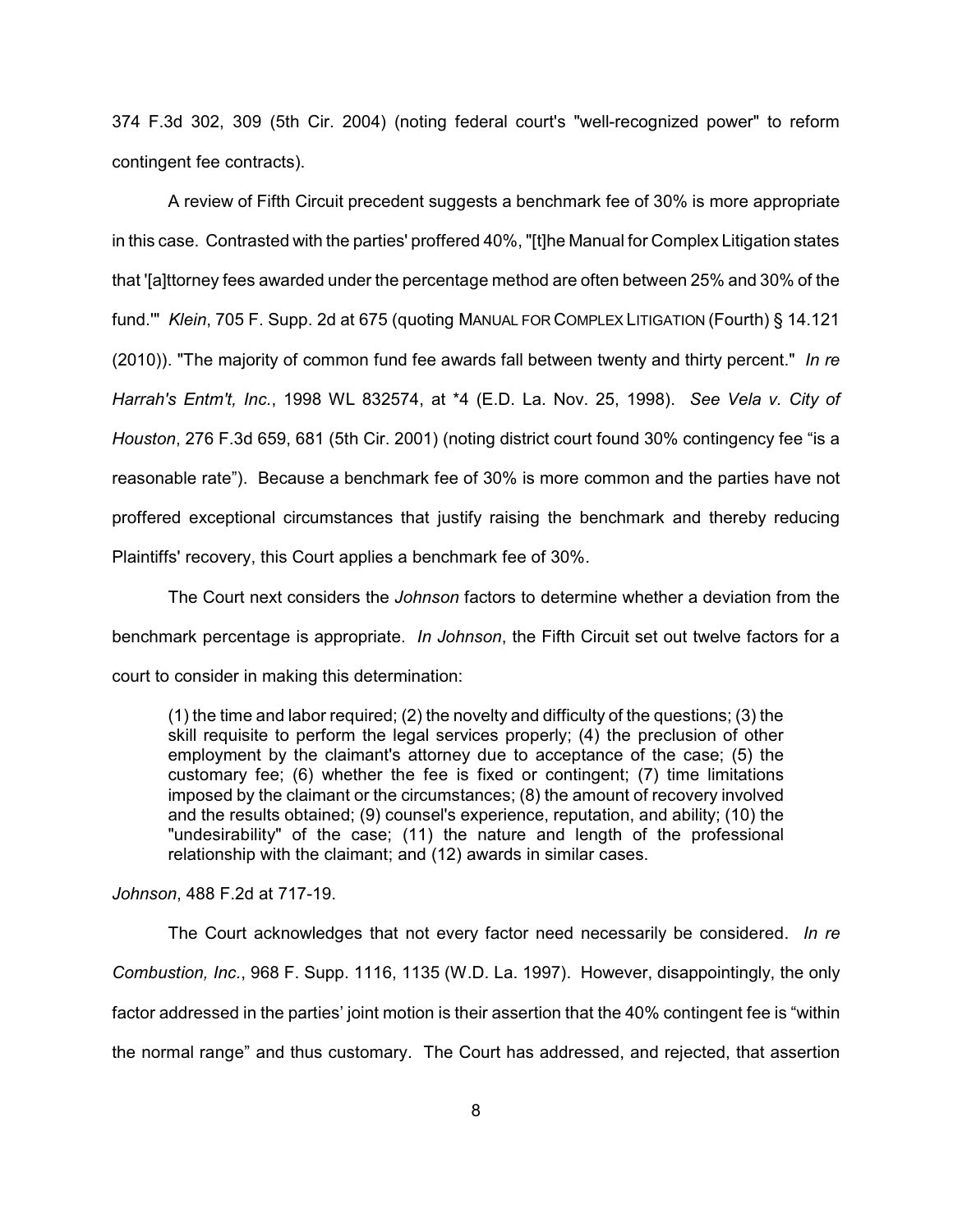above.

Because the parties have failed to address anything beyond the fifth factor, the Court is left without any information to address the first, fourth, seventh, ninth, tenth and eleventh factors. As to the remaining factors, nothing in the parties' pleadings has suggested any particular novelty or difficulty to the legal issues in this case, and thus there is nothing to suggest any special skill was required on the part of counsel.

The only remaining factor is the eighth, the amount of recovery involved and the results obtained. In the absence of any showing by the parties, by anecdotal comparison or empirical analysis, that the recovery attained is exceptional among similarly situated cases, the Court's review finds the eighth factor does not counsel in favor of an award of attorney's fees greater than 30% of Plaintiffs' recovery.

In light of the foregoing, the Court finds that a 30% attorney's fee award from the total award of \$160,000 is appropriate. Accordingly, the award to each plaintiff, set forth in Schedule A of the Settlement Agreement, should be increased pursuant to the same calculation used to determine those award amounts, to reflect that reduction.

#### **IV. CONCLUSION**

The Court hereby **GRANTS in PART** the Parties' Joint Motion for Approval of Settlement Agreement (Clerk's Dkt. #43). The Court approves the Settlement Agreement in all respects except the amounts to be paid in attorney's fees. The Court **REDUCES** the amount requested in

9